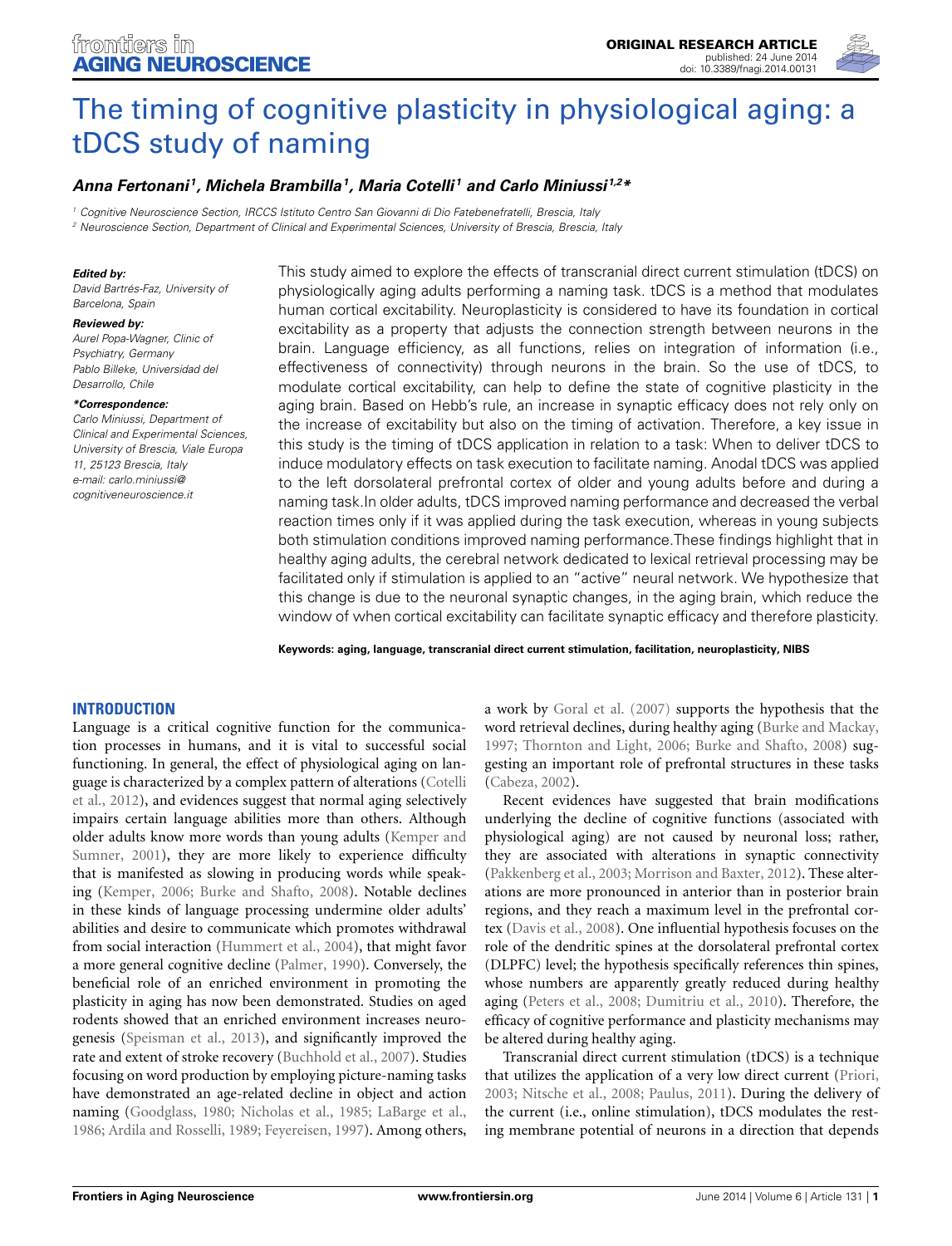on the polarity (anodal vs. cathodal) of the electrode placed on the chosen area. Since the first studies [\(Nitsche and Paulus,](#page-8-7) [2001](#page-8-7); [Nitsche et al., 2003b](#page-8-8)), the presence of offline effects (effects that persist beyond the stimulation period) has been highlighted in addition to the online effects (during stimulation). Online and offline effects seem mediated by different mechanisms. It has been showed that online anodal tDCS-induced effects are related to membrane depolarization because they are effected by ion-channel blocking substances [\(Stagg and Nitsche, 2011](#page-8-9)), while offline tDCS-induced effects involve the additional participation of glutamatergic N-methyl-D-aspartic (NMDA) receptors and therefore a long-term potentiation-like (LTP-like) mechanism [\(Liebetanz et al., 2002](#page-7-18); [Stagg and Nitsche, 2011](#page-8-9)). Therefore, changes in duration of the induced effect should depend on change on one of these mechanisms.

Several studies have recently applied anodal tDCS with the aim of highlighting the presence of behavioral facilitator effects on s[everal cognitive functions including language \(see](#page-7-19) Monti et al., [2012](#page-7-19) for a recent review). For example, [Fertonani et al.](#page-7-20) [\(2010\)](#page-7-20) observed a behavioral facilitation in a naming task after the application of anodal tDCS on the left DLPFC. This facilitatory function performed by tDCS may be important in cognitive neurorehabilitation approaches because the technique can improve reduced cognitive abilities in several neurological pathologies. Nevertheless, one caveat is that most of these studies were conducted on young healthy adults, and the generalization of the effects to other subjects (particularly patients who are not in the same age range of younger adult subjects) is not guaranteed (see [Holland and Crinion, 2012\)](#page-7-21). From this perspective, the physiological aging brain represents an interesting model to study and to predict result of tDCS applications in the clinical field; generally, patients that enter a neurorehabilitation approach are not young and therefore their brain is similar to the brain of a healthy older adult. Understanding what happens when tDCS is applied to an aged brain would validate the application of transcranial electric stimulation methods in a population that could maximally benefit from the enhancement of residual abilities.

For these reasons, researchers have recently become interested in the application of tDCS to older adults [\(Holland et al.](#page-7-22), [2011;](#page-7-22) [Ross et al.](#page-8-10), [2011\)](#page-8-10). Nevertheless, some issues must be clarified before using tDCS in rehabilitative protocols. An aspect that has not been adequately investigated in previous studies is the optimal time to apply tDCS when testing cognitive function. Some recent studies have suggested that when to deliver tDCS in relation to a task of interest may represent a key variable in determining the effects of tDCS [\(Stagg et al., 2011](#page-8-11); [Pirulli et al.](#page-8-12), [2013,](#page-8-12) [2014](#page-8-13)). An interesting work by [Wirth et al.](#page-8-14) [\(2011](#page-8-14)) examined the behavioral and electrophysiological effects of online and offline anodal tDCS during a naming task. The behavioral effect was present only with online application. After anodal offline tDCS there was not behavioral effect but was present a reduction in delta activity, interpreted as a sign of neural disinhibition.

If neuroplasticity is reliant on the degree of neuronal excitability in a given moment as an element that adjusts the strength of neuronal connections in the brain, the timing of the tDCS application and when this "treatment" induces neuronal effects on task execution are important issues. The present work aims to explore the effects of tDCS in healthy aging adults performing picture-naming tasks by investigating the ideal moment for applying anodal stimulation (i.e., during or before the execution of the task). In general, tDCS may "prime" the system by (i) increasing excitability by modifying the synaptic "weights" of the system via LTP-like mechanisms that imply the involvement of NMDA receptors or (ii) increasing the excitability of the stimulated area by modulating axon, dendrite, and soma resting potentials and eventually increasing the quantity of neurotransmitters released from the presynaptic neuron without inducing longterm effects. Both of these hypotheses predict facilitation under specific conditions. The first hypothesis suggest that tDCS can induce facilitation mainly during offline applications via LTP-like mechanisms, but also during online stimulation via membrane depolarization [\(Liebetanz et al.](#page-7-18), [2002\)](#page-7-18). The second hypothesis suggests facilitation only during online tDCS. We hypothesize that in the healthy aging brain, the mechanisms of plasticity subtending offline stimulation effects may be altered due to neuronal dysfunction [\(Pakkenberg et al., 2003](#page-8-3); [Morrison and Baxter, 2012\)](#page-7-14). Consequently, the offline facilitation effects of tDCS should be less pronounced than the online effects. We also tested a group of young healthy subjects to investigate the possibility of different behavioral effects, induced by a different neural efficiency, in the two groups of age.

# **METHODS**

## **SUBJECTS**

Twenty young subjects (10 males; mean age 21.2 years, standard deviation 0.9, range 20–23, mean education 13.0 years) participated in the Experiment on young. Twenty healthy-aging adults (10 males, mean age 66.5 years, standard deviation 5.5, range 61– 83, mean education 10.5 years) participated in the Experiment on elderly.

The subjects were right-handed native Italian speakers with normal or corrected-to-normal vision. We did not include subjects who had a history of seizures, implanted metal objects, heart problems or any other neurological or psychiatric disease. Healthy aged individuals who scored below 27 out of 30 on the Mini Mental State Examination (MMSE) were also excluded. In addition, the elderly participants were subjected to a complete, accurate neuropsychological evaluation; a pathological score in at least one of the tests was a further exclusion criterion. The neuropsychological test battery included measures to assess non-verbal reasoning (Raven Colored Progressive Matrices), language comprehension (Token test), verbal fluency (phonemic and semantic), the object-/action-naming and comprehension subtests of the B[attery](#page-7-23) [for](#page-7-23) [the](#page-7-23) [Analysis](#page-7-23) [of](#page-7-23) [the](#page-7-23) [Aphasic](#page-7-23) [Deficit](#page-7-23) [\(BADA\)](#page-7-23) [\(](#page-7-23)Miceli et al., [1994](#page-7-23)), memory (Story Recall, Rey–Osterrieth Complex Figure recall, Digit Span, Spatial Span), visuo-spatial abilities (Rey–Osterrieth Complex Figure, copy), attention and executive functions (Trail-Making test A and B). The results of the cognitive assessment are presented in **[Table 1](#page-2-0)**.

The study was approved by the Ethics Committee of IRCCS Centro San Giovanni di Dio Fatebenefratelli, Brescia, Italy. Informed consent was obtained from all participants prior to the beginning of the experiment.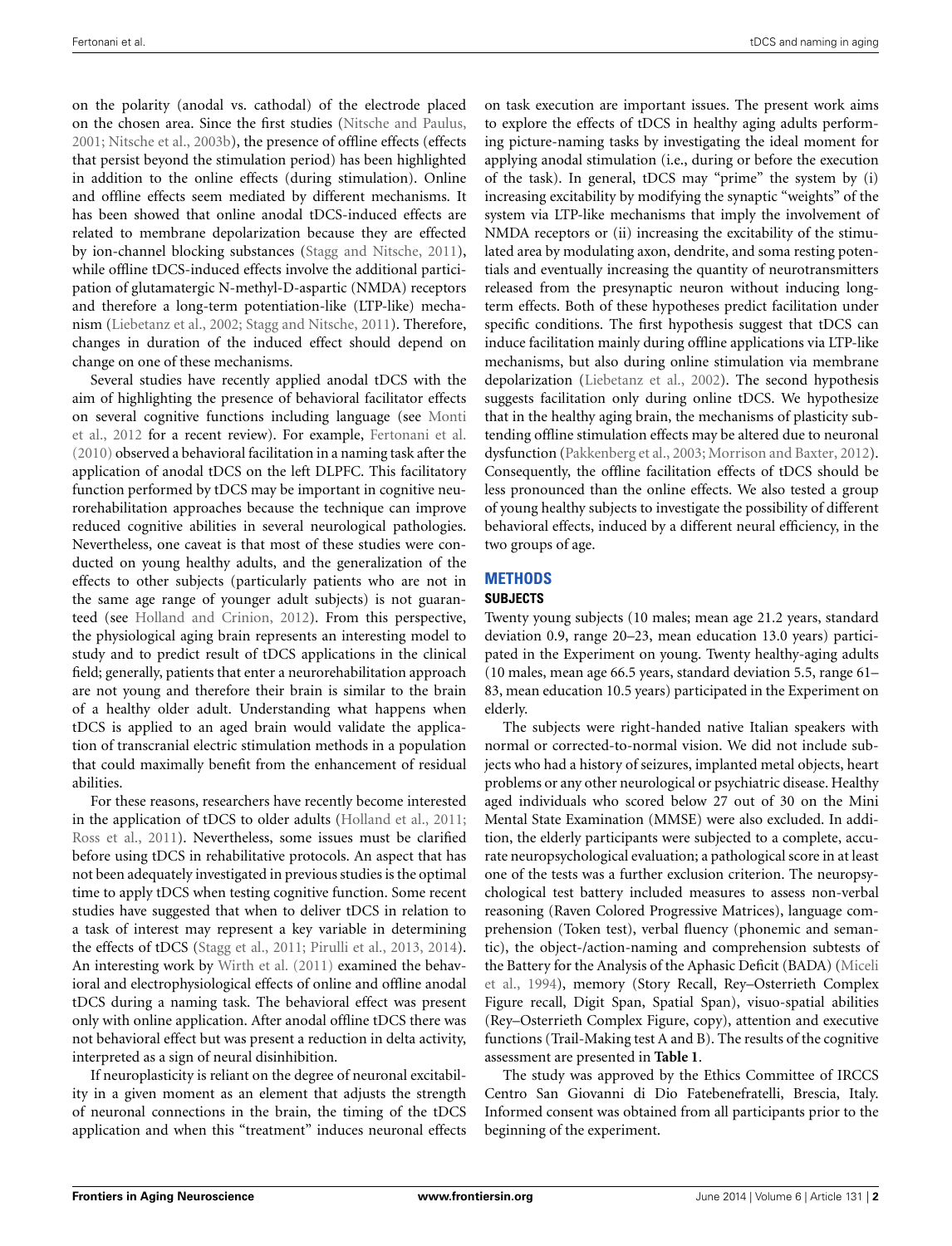<span id="page-2-0"></span>**Table 1 | Neuropsychological data (mean) of the elderly participants.**

|                                                | Raw score | Cut-off |
|------------------------------------------------|-----------|---------|
| <b>SCREENING FOR DEMENTIA</b>                  |           |         |
| <b>MMSE<sup>a</sup></b>                        | 29.0/30   | 24      |
| <b>NON-VERBAL REASONING</b>                    |           |         |
| Raven colored progressive matrices             | 29.5/36   | 17.5    |
| <b>MEMORY</b>                                  |           |         |
| Story recall                                   | 14.1/28   | 7.5     |
| Rey-Osterrieth complex figure, recall          | 14.2/36   | 9.46    |
| Digit span                                     | 5.9       | 3.75    |
| Spatial span                                   | 5.1       | 3.55    |
| <b>PRAXIA</b>                                  |           |         |
| Rey-Osterrieth complex figure, copy            | 32.1/36   | 28.87   |
| <b>EXECUTIVE FUNCTIONS</b>                     |           |         |
| Trail-making test A (seconds)                  | 36.4      | 93      |
| Trail-making test B (seconds)                  | 108.2     | 282     |
| <b>LANGUAGE</b>                                |           |         |
| Token test                                     | 34.0/36   | 26.5    |
| Fluency, phonemic                              | 39.1      | 16      |
| Fluency, semantic                              | 47.3      | 24      |
| Oral object comprehension (BADA <sup>b</sup> ) | 39.9/40   |         |
| Oral action comprehension (BADA <sup>b</sup> ) | 19.8/20   |         |
| Oral object naming (BADA <sup>b</sup> )        | 29.5/30   |         |
| Oral action naming (BADA <sup>b</sup> )        | 27.6/28   |         |

*aMini mental state examination*

*bBattery for the analysis of the aphasic deficit.*

#### **PICTURE-NAMING TASK**

The stimuli for the picture-naming task were presented on a personal computer screen using the Presentation v. 12.0 software program [\(http://www](http://www.neurobs.com)*.*neurobs*.*com). All of the stimuli were black-and-white, two-dimensional line drawings from the corpus of the CRL-IPNP [\(http://crl.ucsd.edu/](http://crl.ucsd.edu/~aszekely/ipnp)∼aszekely/ipnp), a broad set of 795 action and object pictures. These items have been tested in healthy and patient populations in seven different international sites and languages. The items are coded for a number of variables known to influence naming difficulty, including initial word frequency, age of acquisition and picture imageability scores. These variables have been previously tested to assess their influence on the participants' naming performance [\(Bates et al.](#page-7-24), [2000\)](#page-7-24).

The picture-naming task consisted of a practice block and three experimental blocks. The practice block included three object and three action images. Each experimental block included 14 object and 14 action images selected from a larger data set, which were tested in previously published behavioral experiments [\(Cotelli et al., 2010](#page-7-25)). We have constructed two different version of the task, to be used accordingly to the age of the experimental subjects (young, or elderly). It has been demonstrated that elderly subjects are slower than young subjects in naming pictures [\(Burke and Shafto](#page-7-26), [2004](#page-7-26)). In the elderly task both the duration of stimulus presentation and the inter-stimulus interval were longer. This could potentially have affected our results slowing down the reaction times in the aging group (see e.g., [Nakata et al., 2005](#page-7-27)), nevertheless, the presence of a sham condition (see below) assures us the possibility to verify if the effect is due to the stimulation or

to this variable. The frequencies and lengths of the target words and the visual complexity and imageability of the pictures were matched between the blocks.

The subjects were required to accurately and rapidly name the stimuli appearing on the computer screen. The duration of presentation of each image and of the interval between the trials was longer for elderly subjects to obtain a comparable task difficulty in the two age groups. The trial structure is illustrated in **[Figure 1](#page-3-0)**.

### **TRANSCRANIAL DIRECT CURRENT STIMULATION**

The stimulation was delivered by a battery-driven, constantcurrent stimulator (BrainStim, EMS, Bologna, Italy) through a pair of saline-soaked sponge electrodes ( $7 \times 5$  cm). A constant current of 2 mA was applied with a ramping period of 10 s both at the beginning and at the end of the stimulation. In the online condition, the current was turned on at the beginning of the task and off at the end of the task, resulting in four or 5-min-long stimulation (respectively for young and elderly participants, see **[Figure 1](#page-3-0)**). In the offline condition, the stimulation duration was set to 10 min to assure the permanence of the stimulation effects during the execution of the subsequent naming task. The current density  $(0.057 \text{ mA/cm}^2)$  was maintained below the safety limits [\(Poreisz et al., 2007;](#page-8-15) [Nitsche et al.](#page-7-17), [2008\)](#page-7-17). The electrodes were firmly attached by elastic bands, and an electroconductive gel was applied under the electrodes to reduce contact impedance before the montage. The active electrode was placed on the left DLPFC, 8 cm frontally and 6 cm laterally with respect to the scalp vertex [\(Fertonani et al.](#page-7-20), [2010\)](#page-7-20), which had been identified as CZ in 10–20 nomenclature for EEG electrode positioning. The reference electrode was fixed on the right shoulder. We preferred an extracephalic reference to avoid interference effects from brain areas beneath the reference electrode.

The study was a single-blind experiment; the individual subjects were unaware of the type of stimulation they received, but the experimenter knew the type of stimulation. We applied the three following different types of stimulation to the left DLPFC: anodal online, anodal offline and sham. The duration of the stimulation in Experiment on young and in Experiment on elderly was respectively: 4 or 5 min for the anodal online condition (according to the different duration of the task on the two experiments), 10 min for the anodal offline condition, 6 or 7 min for the sham condition (beginning always 2 min before the beginning of the task). The different durations were due to the duration of task execution, faster in the Experiment on young (see **[Figure 1](#page-3-0)**). In the sham stimulation (i.e., placebo), the current was turned off 10 s after the beginning of the stimulation (plus the duration of the fade-in and fade-out periods  $= 10 s$  and was turned on for the last 10 s of the stimulation period. Therefore, the subjects felt the itching sensations below the electrodes at the beginning and end of the stimulation, making this condition indistinguishable from the experimental stimulation. Indeed, to detect any differences in the perception of sensations, we asked the subjects to complete a questionnaire developed by our research group [\(Fertonani et al.](#page-7-20), [2010\)](#page-7-20) regarding the sensations that they experienced during the different stimulation types (real vs. sham) (See Results).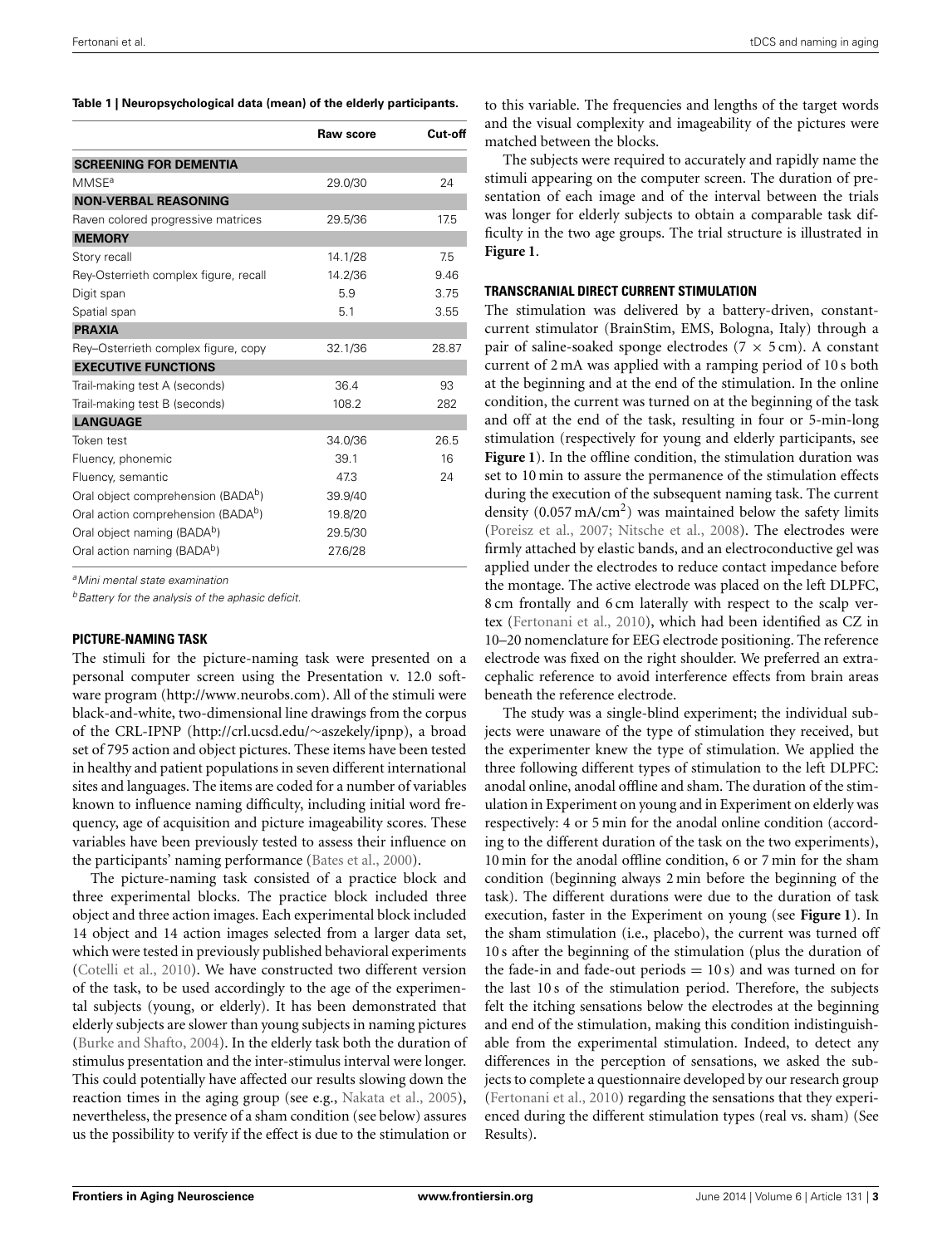

### <span id="page-3-0"></span>**PROCEDURE**

The subjects were seated in a quiet room in front of a computer screen. In the anodal online condition, the subjects performed the picture-naming task during the stimulation. In the anodal offline condition, the subjects performed the task immediately following the stimulation, and in the sham condition, the placebo stimulation began approximately 2 min before the start of the task. The active stimulations (i.e., anodal online and anodal offline) were executed on two different and consecutive days to minimize the likelihood of interference effects. The sham stimulation was always performed first on the first or second day (see **[Figure 2](#page-4-0)**).

#### **DATA ANALYSIS**

The latency of verbal responses (vocal reaction time, vRT) and naming accuracy were determined for each subject in each condition. The subjects' answers were recorded with a microphone placed in front of the participant. The vocal responses were digitized with the GoldWave v. 5.15 software program (GoldWave, Newfoundland, Canada) with a sampling rate of 11,025 Hz. The latency of the vRT was measured by analysing the GoldWave registration files, which marked the start of the wave corresponding to the vocal response. As standard procedure we eliminated all incorrectly performed trials from the analysis, including no responses, semantic errors, visual errors and responses preceded by verbal searching, (overall 3.2%, that is within the normal range). In addition, we removed all vRT data above or below two standard deviations with respect to the mean for each subject in each condition.

For the vRT data, the Kolmogorov–Smirnov test confirmed the normality of the distribution; therefore, the data were subsequently analyzed using a repeated measure ANOVA. The Mauchly test was applied when appropriate to confirm the data sphericity. Multiple comparisons were carried on using the Fisher LSD procedure.

Because the naming accuracy data were not normally distributed, we applied the appropriate non-parametric tests. A *p*value of 0.05 was considered significant for all statistical analyses except for the sensations (see below).

The data of the tDCS-induced sensations were analyzed using the Friedman test (non-parametric repeated measures comparison). The *post-hoc* comparisons were conducted considering a α-value of 0.0167 (0.05 divided by 3, i.e., the number of comparisons performed for each sensation).

## **RESULTS**

We inferred that all of the subjects tolerated the stimulation by interpreting the spontaneous reports and the questionnaires completed by each subject at the end of the experiment. As evinced from verbal reports, none of the subjects could distinguish the sham from the real stimulation. The questionnaire results are reported in **[Table 2](#page-4-1)**. In *young subjects*, pitching, itchiness and burning were the most commonly reported sensations (90, 83, and 57% of the subjects, respectively), with light to moderate intensity. The Friedman test highlighted a statistically significant difference between the stimulations for the perception of itchiness  $[\chi^2_{(2)} = 11.472, p = 0.003]$ , pinching  $[\chi^2_{(2)} = 10.750, p = 0.004]$ , iron taste  $[\chi^2_{(2)} = 6.645, p =$ 0.04] and effect on performance  $[\chi^2_{(2)} = 20.167, p < 0.001]$ . Nevertheless, *post-hoc* comparison showed a significant difference only between anodal online and sham condition in the itchiness, pinching and effect on performance perception (i.e., sensations greater in the anodal online condition), and between online and offline condition in the effect on performance perception.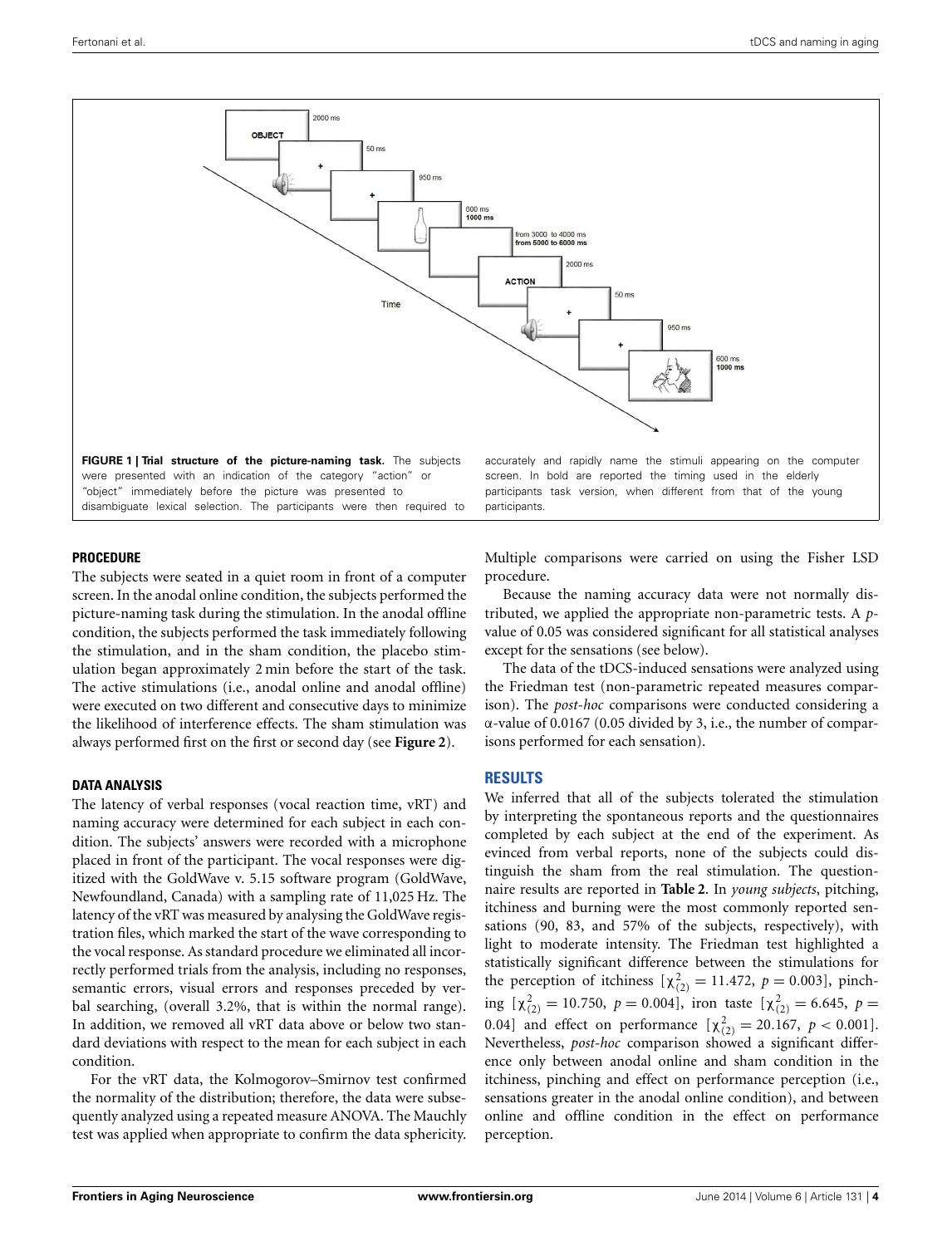

<span id="page-4-0"></span>of the picture-naming task, the thick gray lines represent the sham stimulation whereas the thick black lines the real tDCS stimulations (online or offline).

<span id="page-4-1"></span>**Table 2 | Mean intensity of the sensations reported by the subjects after transcranial direct current stimulation (tDCS) and the percentage of subjects who reported a certain sensation.**

|                         |                       | <b>Itchiness</b> | Pain        | <b>Burning</b> | Heat        | Pinching | Iron taste | Fatigue        | <b>Effect on performance</b> |
|-------------------------|-----------------------|------------------|-------------|----------------|-------------|----------|------------|----------------|------------------------------|
|                         | <b>SHAM</b>           |                  |             |                |             |          |            |                |                              |
|                         | Intensity             | 1.0              | 0.2         | 0.9            | 0.4         | 1.4      | 0.2        | 0.1            | 0.1                          |
|                         | Subjects (%)          | 80               | 15          | 55             | 35          | 90       | 10         | 10             | 10                           |
| Young subjects          | <b>ANODAL OFFLINE</b> |                  |             |                |             |          |            |                |                              |
|                         | Intensity             | 1.2              | 0.2         | 0.7            | 0.3         | 1.4      | 0.6        | 0.2            | 0.1                          |
|                         | Subjects (%)          | 75               | 20          | 55             | 25          | 80       | 50         | 15             | 10                           |
|                         | <b>ANODAL ONLINE</b>  |                  |             |                |             |          |            |                |                              |
|                         | Intensity             | 1.8              | 0.4         | 1.0            | 0.4         | 2.0      | 0.4        | 0.2            | 0.7                          |
|                         | Subjects (%)          | 95               | 30          | 60             | 30          | 100      | 20         | 15             | 65                           |
|                         | <b>SHAM</b>           |                  |             |                |             |          |            |                |                              |
|                         | Intensity             | 0.3              | 0.0         | 0.4            | 0.1         | 0.8      | 0.1        | 0.0            | 0.0                          |
|                         | Subjects (%)          | 26               | 0           | 37             | 5           | 74       | 11         | $\mathbf 0$    | $\mathbf 0$                  |
| <b>Elderly subjects</b> | <b>ANODAL OFFLINE</b> |                  |             |                |             |          |            |                |                              |
|                         | Intensity             | 0.3              | 0.0         | 0.4            | 0.1         | 0.9      | 0.1        | 0.0            | 0.1                          |
|                         | Subjects (%)          | 26               | 0           | 21             | 5           | 74       | 11         | $\mathbf 0$    | 5                            |
|                         | <b>ANODAL ONLINE</b>  |                  |             |                |             |          |            |                |                              |
|                         | Intensity             | 0.3              | 0.0         | 0.5            | 0.0         | 0.8      | 0.1        | 0.0            | 0.1                          |
|                         | Subjects (%)          | 21               | $\mathbf 0$ | 37             | $\mathbf 0$ | 68       | 11         | $\overline{0}$ | 5                            |

*The sensation intensity is presented on a 5-point scale as follows: 0* = *None, 1* = *Mild, 2* = *Moderate, 3* = *Considerable, 4* = *Strong. The column "Effect on performance" indicates the subjective feeling of the participant relative to how much the tDCS-induced sensations affected his performance.*

In *elderly subjects*, light-intensity pitching and burning were the most commonly reported sensations (72 and 32% of the subjects, respectively). The Friedman test did not reveal any significant difference in the subjects' perceptions of sensation between the experimental (online or offline) or sham stimulation conditions.

#### **ACCURACY**

The accuracy level of *young participants* was high (96% mean accuracy in all of the conditions, see **[Table 3](#page-5-0)** for more details). The

accuracy did not differ among the stimulation conditions (sham, anodal online, anodal offline)[Friedman test ( $\chi^2_{(2)} = 1.333$ ,  $p =$ 0*.*51)]. The Wilcoxon test on the type of stimulus (object, action) was significant  $(Z = 3.114, p = 0.002)$ . Young subjects were more accurate in the object-naming task (mean  $= 0.15$  errors/block) than in action-naming task (mean  $= 0.83$  errors/block).

Also in the *elderly group*, the accuracy level was high (97% mean accuracy in all of the conditions, see **[Table 3](#page-5-0)**). The accuracy did not differ among the stimulation conditions (sham, anodal online, anodal offline)[Friedman test ( $\chi$ 2<sub>(2)</sub> = 0.634, *p* =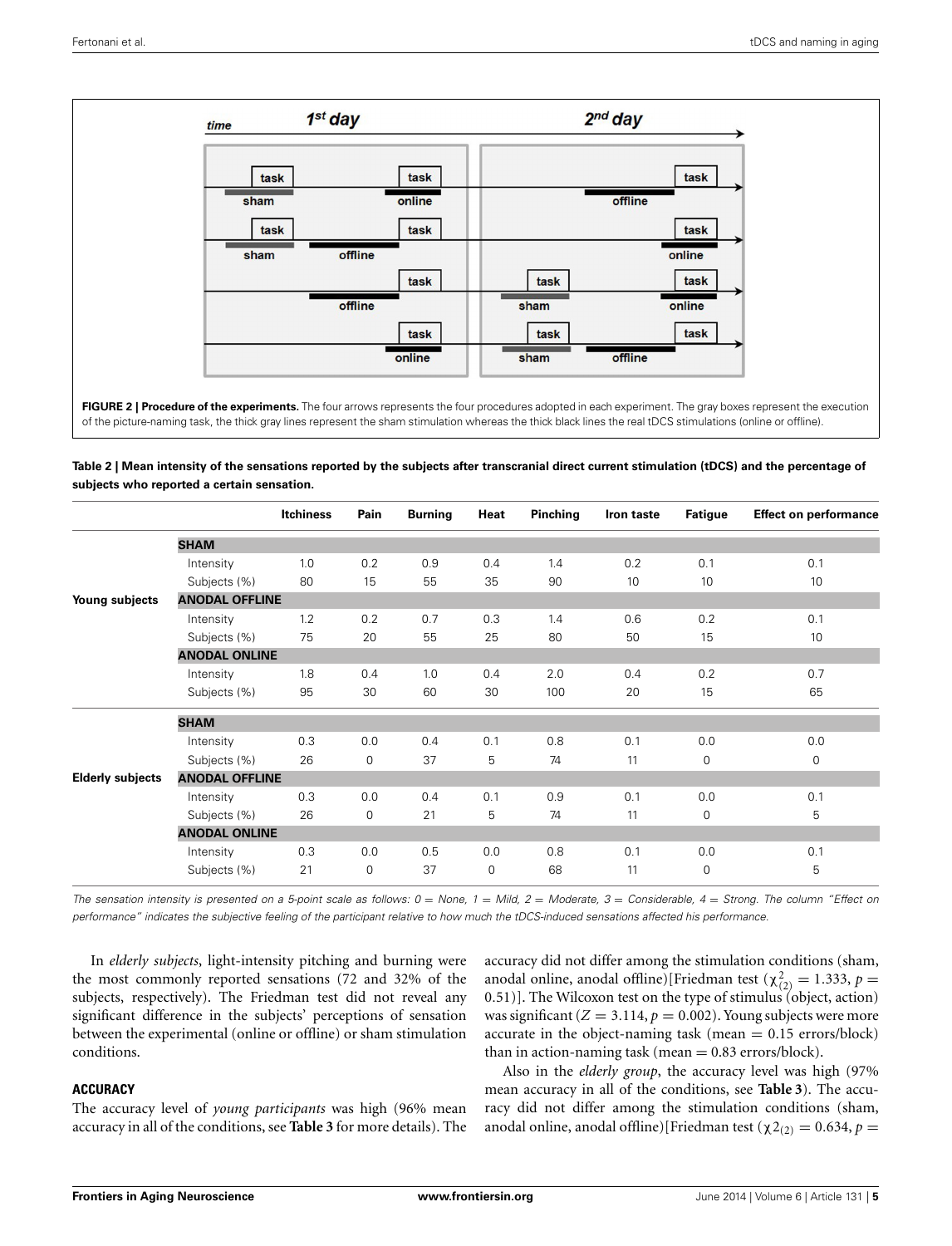|                         |                     | Sham                 |                | Anodal online Anodal offline |  |  |  |  |
|-------------------------|---------------------|----------------------|----------------|------------------------------|--|--|--|--|
|                         | vRT (MS)            |                      |                |                              |  |  |  |  |
|                         | Actions             | $757 \pm 72$         | $720 \pm 69$   | $710 \pm 72$                 |  |  |  |  |
|                         | Objects             | $585 \pm 57$         | $578 \pm 55$   | $576 + 56$                   |  |  |  |  |
| Young subjects          | <b>ACCURACY (%)</b> |                      |                |                              |  |  |  |  |
|                         | actions             | $93.6 + 6.9$         | $93.6 + 6.5$   | $95.0 \pm 6.6$               |  |  |  |  |
|                         | objects             | $98.6 \pm 3.7$       | $99.3 \pm 2.2$ | $98.9 \pm 3.5$               |  |  |  |  |
|                         | vRT (MS)            |                      |                |                              |  |  |  |  |
|                         | actions             | $912 \pm 95$         | $871 \pm 99$   | $921 + 144$                  |  |  |  |  |
|                         |                     | objects $718 \pm 83$ | $691 \pm 65$   | $705 \pm 84$                 |  |  |  |  |
| <b>Elderly subjects</b> | <b>ACCURACY (%)</b> |                      |                |                              |  |  |  |  |
|                         | actions             | $94.6 + 6.9$         | $95.7 + 5.6$   | $94.6 + 8.5$                 |  |  |  |  |
|                         | objects             | $98.6 \pm 2.9$       | $98.9 \pm 1.6$ | $99.6 \pm 2.6$               |  |  |  |  |

<span id="page-5-0"></span>**Table 3 | Verbal reaction time (vRT) and accuracy for young and elderly subjects in the three experimental conditions.**

*vRT are expressed as ms* ± *SD, accuracy as percentage of accuracy* ± *SD.*

0*.*73)]. The Wilcoxon test on the type of stimulus (object, action) demonstrated that elderly subjects were more accurate in the object-naming task (mean  $= 0.15$  errors/block) than in actionnaming task (mean =  $0.72$  errors/block) ( $Z = 2.840$ ,  $p < 0.01$ ).

The accuracy level was not different in *young* and *elderly group* [Mann-Withney test  $(Z = -1.163, p = 0.245)$ ]. Given the very low number of errors, we did not perform further analyses on these data.

## **RESPONSE TIMES**

We performed a repeated measures ANOVA on vRT with stimulation condition (sham, anodal online, anodal offline) and type of stimulus (object, action) as within subjects factors and age (young, elderly) as a between subjects factor. The ANOVA highlighted the main effect of age  $[F_{(1, 38)} = 47.001; p < 0.001;$  $p_{\rm P}^2 = 0.553$ , type of stimulus  $[F_{(1, 38)} = 413.339; p < 0.001;$  $p_1^2 = 0.916$ ] and stimulation condition  $[F_{(2, 76)} = 6.634; p =$ 0.001;  $\eta_P^2 = 0.149$ . The interactions between stimulation condition and age  $[F_{(2, 76)} = 3.305; p = 0.042; \eta_P^2 = 0.080]$ , and type of stimulus and age  $[F_{(1, 38)} = 7.145; p = 0.008; \eta_P^2 = 0.167]$  were also statistically significant.

The main effect of age demonstrates that young subjects were faster than elderly subjects (young:  $654 \pm 99$  ms; elderly:  $803 \pm 19$ 139 ms). The main effect of the type of stimulus shows that subjects were faster at object naming than at action naming (objects:  $578 \pm 56$  ms; actions:  $713 \pm 74$  ms).

The effect of stimulation condition was better explained by the interaction stimulation condition × age. Multiple *post-hoc* comparisons revealed that in young there was a statistically significant difference between the sham (mean vRT  $\pm$  *SD* =  $671 \pm 109$  ms) and the anodal online (649  $\pm$  94 ms) and anodal offline (643  $\pm$  93 ms) conditions (respectively  $p = 0.05$  and  $p =$ 0.01; see **[Figure 3A](#page-5-1)**), whereas in the elderly there was a statistically significant difference between the anodal online condition  $(781 \pm 123 \,\text{ms})$  and the other two stimulation conditions (sham:  $815 \pm 132$  ms; anodal offline:  $813 \pm 159$  ms, both  $p < 0.01$ ; see **[Figure 3B](#page-5-1)**). See **[Table 3](#page-5-0)** for the vRT-values in each condition.



<span id="page-5-1"></span>**FIGURE 3 | Verbal reaction times (vRTs) of young (A) and elderly (B) participants, for the three stimulation conditions (sham, online, offline).** The data are expressed in milliseconds along the ordinate. An asterisk indicates a *p <* 0*.*05. The error bars represent the mean standard error

# **DISCUSSION**

In this study, we show that anodal stimulation of the left DLPFC has a facilitation effect on picture naming in both young and healthy aging adults. In particular, whereas in young participants decreased vocal reaction times were present if the stimulation was applied both before and during the execution of the task, in the healthy aging group the effect was observed only if the stimulation was applied during the task execution. This result highlights the differential effects of tDCS in young and aging subjects. Moreover, it highlights the importance of stimulation timing in the aging group. Few studies to date have considered this variable only within the motor cortex [\(Nitsche et al.](#page-8-16), [2003a](#page-8-16); [Kuo et al., 2008](#page-7-28); [Stagg and Nitsche, 2011](#page-8-9)). [Nitsche et al.](#page-8-16) [\(2003a\)](#page-8-16) demonstrated that anodal tDCS applied during the execution of an implicit learning task led to an improvement in the learning rate of that task. However, if the same task was performed after 10 min of stimulatio[n, no enhancement in the learning rate was observed \(](#page-7-28)Kuo et al., [2008\)](#page-7-28). Similar results have been reported by [Stagg et al.](#page-8-11) [\(2011\)](#page-8-11) in an explicit sequence-learning task. Online stimulation allows the subjects to learn more rapidly, and offline stimulation has the opposite effect, slowing learning. These results in the motor cortex are consistent with the hypothesis that anodal tDCS interacts with subsequent motor learning, in a metaplastic manner [\(Ziemann and Siebner](#page-8-17), [2008\)](#page-8-17), inducing decreased motor performance when tDCS is applied before the task. This mechanism works by reducing the amount of plasticity after an excitability-increasing stimulation [\(Bienenstock et al.](#page-7-29), [1982\)](#page-7-29). Nevertheless, results in the motor cortex not always are comparabl[e to tDCS effects induced in the cognitive domain \(](#page-7-30)Jacobson et al., [2012\)](#page-7-30).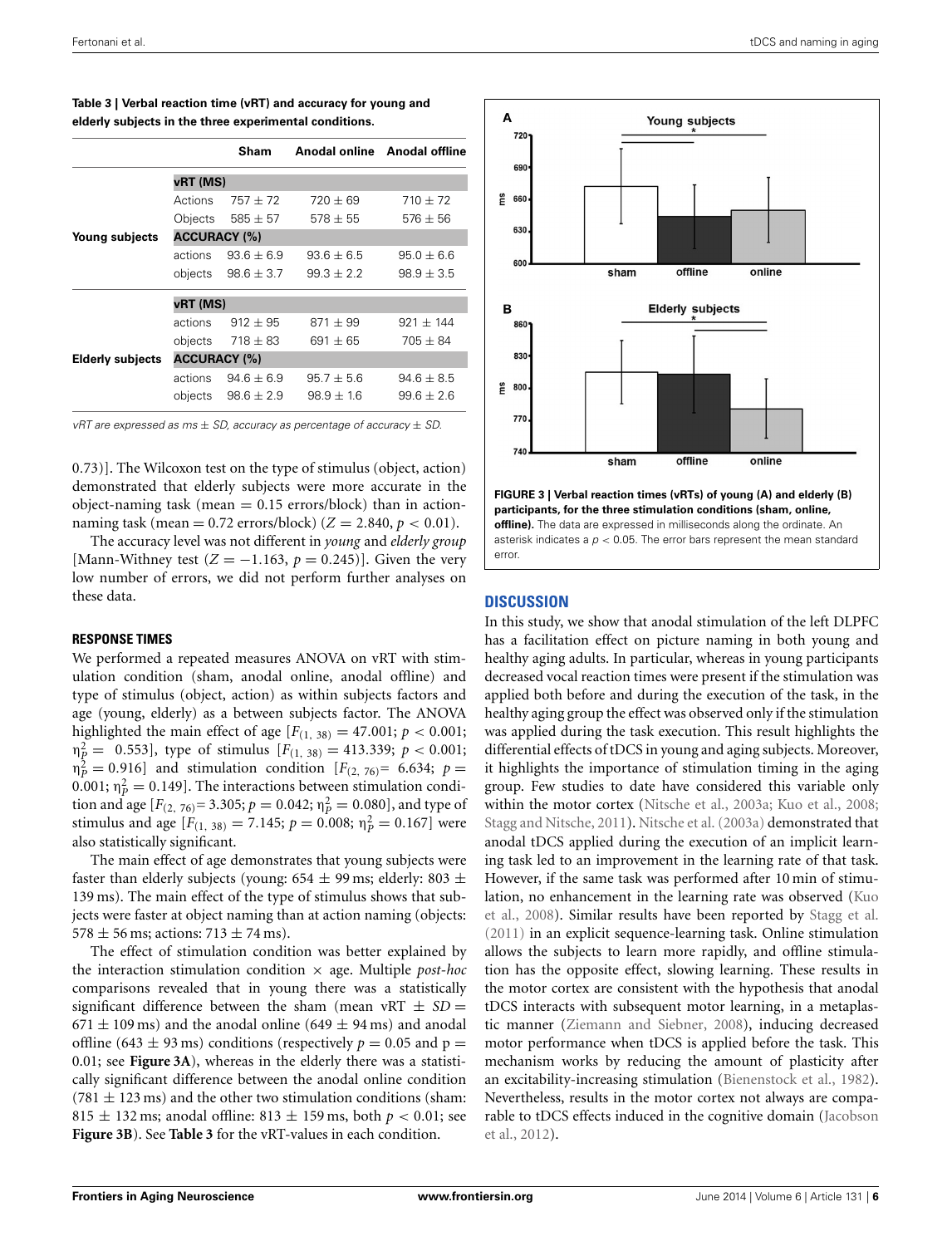Regarding the cognitive domain, previous studies have confirmed the presence of facilitatory effects when a cognitive task is performed after anodal stimulation (offline, e.g., [Ohn et al.,](#page-8-18) [2008](#page-8-18); [Sparing et al.](#page-8-19), [2008](#page-8-19); [Boggio et al.](#page-7-31), [2009](#page-7-31); [Fertonani et al.,](#page-7-20) [2010](#page-7-20)), and data have highlighted analogous facilitations when the task [is](#page-7-33) [performed](#page-7-33) [during](#page-7-33) [the](#page-7-33) [stimulation](#page-7-33) [\(Fregni et al., 2005](#page-7-32)[;](#page-7-33) Chi et al., [2010](#page-7-33)). Nevertheless, because these studies did not investigate both conditions, we cannot determine whether the timing of the stimulations simply differed in the degree of induced facilitation. Moreover, all of these studies were performed on young healthy adults.

Our study compared two different application timings of anodal stimulation (i.e., online vs. offline) in the same subjects who performed the same tasks, which permits us to obtain a result that allow to directly establish if the two protocols are equivalent or not. In healthy older adults, online stimulation is better than offline in inducing facilitation when the subjects are performing a picture-naming task. However, this online vs. offline difference in inducing facilitation is inconsistent with the results in the young participants. In the present experiment and in a previous published experiment from our group [\(Fertonani et al.,](#page-7-20) [2010](#page-7-20)) we observed a facilitation in an offline condition, confirming the validity of the effect in young subjects. Such facilitation during online and offline stimulation, in young participants is in line with previous works and therefore we need to focus on differences in the elderly.

The absence of offline facilitation in the present group of older adults may be attributed to the short stimulation period (i.e., 10 min). However, the short period should not be an issue because a stimulation of the same duration causes facilitation in young adults performing the same task, as we have demonstrated before [\(Fertonani et al.](#page-7-20), [2010\)](#page-7-20) and confirmed in the present work. It is noteworthy that the neural networks of young and old adults are different, and the different responsiveness of healthy-aging neural networks may account for the absence of offline facilitation. The online facilitation is likely due to the action mechanisms of anodal stimulation, which acts on the neuronal membrane potential, making the stimulated neuronal population more excitable. These mechanisms are not efficacious enough, in healthy older adults, to induce short-term plasticity after stimulation. Studies have demonstrated that the aging brain is characterized by several structural, physiological and functional changes [\(Caserta et al.,](#page-7-34) [2009](#page-7-34)). Studies on both humans and animals have proposed that age-related cognitive decline is more likely to be associated with alterations in synaptic connectivity, intracellular signaling and metabolism than with neuronal loss [\(Morrison and Baxter, 2012](#page-7-14)). In rhesus monkeys, researchers have demonstrated that the agerelated volume decrease observed in the DLPFC is attributed to a substantial synapse loss, which involves only certain synapse types [\(Peters et al.](#page-8-4), [2008](#page-8-4); [Dumitriu et al., 2010\)](#page-7-16). Indeed, only the thin spines are involved; these spines are associated with a high degree of plasticity compared with mushroom spines. As previously reported the offline effects of a single application of tDCS have been shown to be mediated by NMDA receptor activity, the resul[ts of an LTP-like neuronal plasticity mechanisms \(](#page-7-18)Liebetanz et al., [2002;](#page-7-18) [Nitsche et al., 2003a\)](#page-8-16). Our data suggest that, at least with the parameters adopted in this study, the stimulation

of the left DLPFC in healthy aging adults cannot induce this type of plasticity; the stimulation likely intrinsically modifies the electrical properties of the neurons. This reduced plasticity induction is presumably due to the neuronal synaptic changes that involve the aging brain.  $Ca^{2+}$  is known to be closely involved in synaptic plas[ticity,](#page-7-35) [particularly](#page-7-35) [in](#page-7-35) [triggering](#page-7-35) [LTP](#page-7-35) [\(](#page-7-35)Fitzjohn and Collingridge, [2002\)](#page-7-35). Researchers have proposed that aging is associated with an increased dysregulation of  $Ca^{2+}$  homeostasis [\(Kirischuk and Verkhratsky, 1996\)](#page-7-36). We speculate that the facilitation effect of offline tDCS may be reduced by a suboptimal intracellular  $Ca^{2+}$  level. This level may not favor the modulation of ion channel conductance and consequent homeostasis mechanisms. tDCS is a continuous stimulation; continuous stimulation can induce neurophysiological homeostasis mechanisms, which serve to maintain neural activity within a normal functional range [\(Siebner et al.](#page-8-20), [2004;](#page-8-20) [Siebner, 2010](#page-8-21)). Present result cannot be accounted by a slowing of the system in older adults, since the facilitatory effect was present during task execution. In this context, it is possible that in older adults, the offline stimulation protocol cannot adjust the threshold of the system due to reduced transmembrane  $Ca^{2+}$  conduction. Therefore, altering the intracellular  $Ca^{2+}$  concentrations, which is important for processes of LTP, reduces tDCS-induced after-effects. Indeed  $Ca^{2+}$ alteration can also modify compensatory mechanisms of metaplasticity. Given that the synaptic homeostasis is changed so will be the degree of the response to activity induce by the task and by tDCS.

In conclusion, we found that anodal stimulation applied to the left DLPFC during the execution of a picture-naming task modulates the behavioral performance of healthy aging adults. This result confirms that the left DLPFC is part of a cerebral network dedicated to lexical retrieval/selection processing in naming [\(Cappa et al., 2002](#page-7-37)[;](#page-7-20) [Cotelli et al., 2006](#page-7-38)[,](#page-7-20) [2008](#page-7-39)[,](#page-7-20) [2010;](#page-7-25) Fertonani et al., [2010\)](#page-7-20). Crucially, the offline tDCS application, which is efficacious in young adults, did not induce facilitation effects in older adults.

It is fundamentally important to evaluate tDCS effectiveness in inducing facilitator effects in a linguistic elaboration process to facilitate the implementation of a better informed tDCS application in the neurorehabilitation field. The current study confirmed the importance of the timing choice when applying tDCS with respect to the age of experimental subjects. tDCSinduced effects are sensitive to the state of the network that is active at that moment. It has been showed that increasing cortical excitability by means of non-invasive brain stimulation may induce a reconfiguration of functional brain networks to address specific cognitive demands [\(Peña-Gómez et al., 2012](#page-8-22)). Thus, the polarization of neurons in combination with ongoing synaptic input can be contextualized in a framework of synaptic co-activation [\(Miniussi et al., 2013](#page-7-40)). Therefore the effects of tDCS should be considered in relation to the state of the cortical network carrying out a task, network that in the aging brain might present a reduced connectivity [\(Sala-Llonch et al., 2014\)](#page-8-23). Only in this context a-tDCS-induced modulation, might primes cortical synaptic efficacy and connectivity that potentiates the system within the language network, leading to more effective processing [\(Vidal-Piñeiro et al.](#page-8-24), [2014\)](#page-8-24).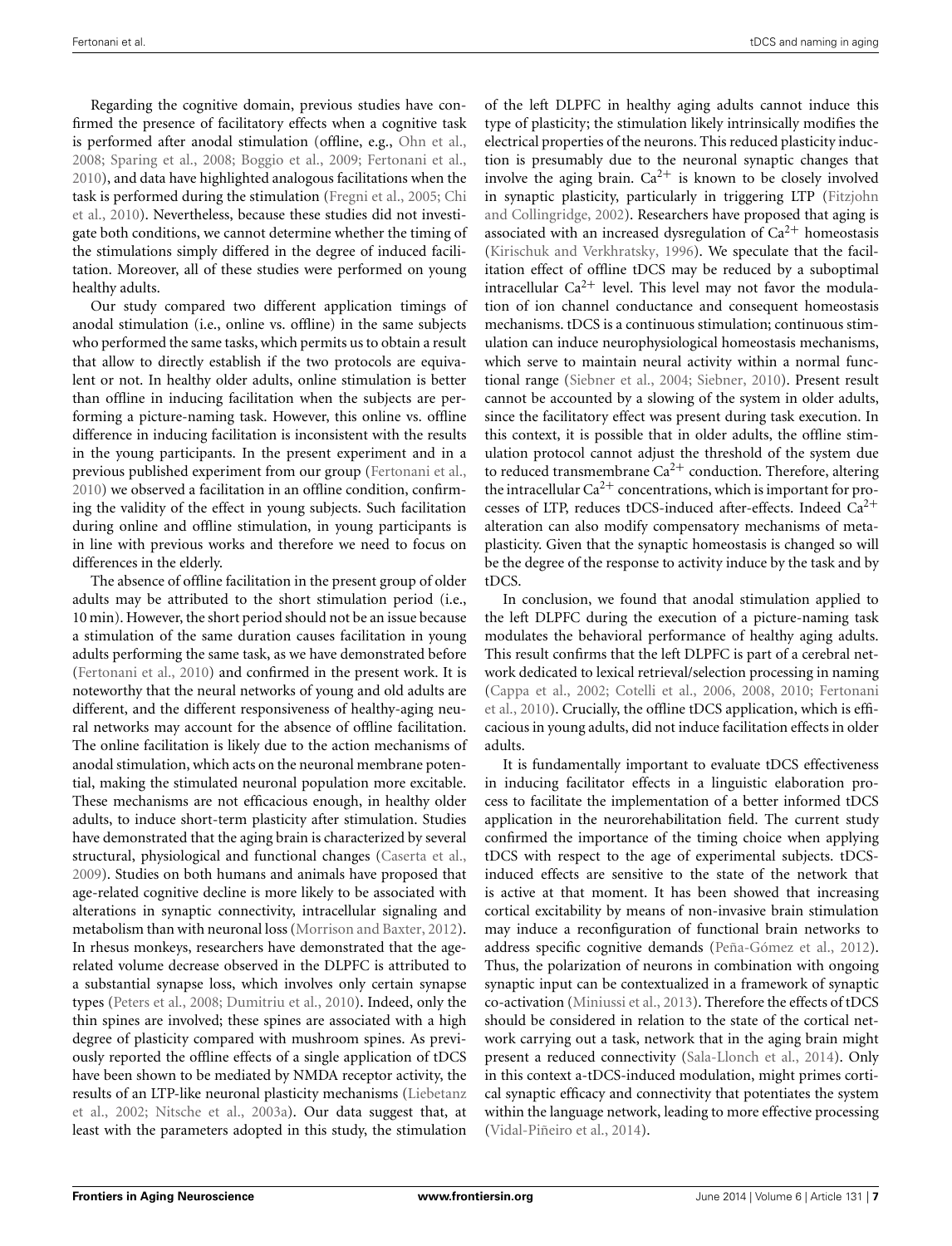Based on present observations and theories [\(Hebb, 1949\)](#page-7-41), we conclude that the capacity of an aged neural circuits to increase efficiency will be maximized when the task is executed during tDCS. Moreover, based on the same logic, learning, related to task execution, during tDCS should be more stable than learning that occurs at a different time.

#### **REFERENCES**

- <span id="page-7-9"></span>Ardila, A., and Rosselli, M. (1989). Neuropsychological characteristics of normal aging. *Dev. Neuropsychol.* 5, 307–320. doi: 10.1080/87565648909540441
- <span id="page-7-24"></span>Bates, E., Andonova, E., D'Amico, S., Jacobsen, T., Kohnert, K., Lu, C. C., et al. (2000). *Introducing the CRL International Picture-Naming Project (CRL-IPNP)*. Vol. 12, La Jolla, CA: Center for Research in Language Newsletter.
- <span id="page-7-29"></span>Bienenstock, E. L., Cooper, L. N., and Munro, P. W. (1982). Theory for the development of neuron selectivity: orientation specificity and binocular interaction in visual cortex. *J. Neurosci.* 2, 32–48.
- <span id="page-7-31"></span>Boggio, P. S., Khoury, L. P., Martins, D. C. S., Martins, O. E. M. S., de Macedo, E. C., and Fregni, F. (2009). Temporal cortex direct current stimulation enhances performance on a visual recognition memory task in Alzheimer disease. *J. Neurol. Neurosurg. Psychiatry* 80, 444–447. doi: 10.1136/jnnp.2007.141853
- <span id="page-7-5"></span>Buchhold, B., Mogoanta, L., Suofu, Y., Hamm, A., Walker, L., Kessler, C., et al. (2007). Environmental enrichment improves functional and neuropathological indices following stroke in young and aged rats. *Restor. Neurol. Neurosci.* 25, 467–484.
- <span id="page-7-12"></span>Burke, D. M., and Mackay, D. G. (1997). Memory, language, and ageing. *Philos. Trans. R. Soc. Lond. B. Biol. Sci.* 352, 1845–1856. doi: 10.1098/rstb.1997.0170
- <span id="page-7-26"></span>Burke, D. M., and Shafto, M. A. (2004). Aging and language production. *Curr. Dir. Psychol. Sci.* 13, 21–24. doi: 10.1111/j.0963-7214.2004.01301006.x
- <span id="page-7-3"></span>Burke, D. M., and Shafto, M. A. (2008). "Language and aging," in *The Handbook of Aging and Cognition*, eds F. Craik and T. Salthouse (New York, NY: Psychology Press), 373–443.
- <span id="page-7-13"></span>Cabeza, R. (2002). Hemispheric asymmetry reduction in older adults: the HAROLD model. *Psychol. Aging* 17, 85–100. doi: 10.1037/0882-7974.17.1.85
- <span id="page-7-37"></span>Cappa, S. F., Sandrini, M., Rossini, P. M., Sosta, K., and Miniussi, C. (2002). The role of the left frontal lobe in action naming - rTMS evidence. *Neurology* 59, 720–723. doi: 10.1212/WNL.59.5.720
- <span id="page-7-34"></span>Caserta, M. T., Bannon, Y., Fernandez, F., Giunta, B., Schoenberg, M. R., and Tan, J. (2009). Normal brain aging clinical, immunological, neuropsychological, and neuroimaging features. *Int. Rev. Neurobiol.* 84, 1–19. doi: 10.1016/S0074- 7742(09)00401-2
- <span id="page-7-33"></span>Chi, R. P., Fregni, F., and Snyder, A. W. (2010). Visual memory improved by non-invasive brain stimulation. *Brain Res.* 1353, 168–175. doi: 10.1016/j.brainres.2010.07.062
- <span id="page-7-0"></span>Cotelli, M., Manenti, R., Brambilla, M., Zanetti, O., and Miniussi, C. (2012). Naming ability changes in physiological and pathological aging. *Front. Neurosci.* 6:120. doi: 10.3389/fnins.2012.00120
- <span id="page-7-38"></span>Cotelli, M., Manenti, R., Cappa, S. F., Geroldi, C., Zanetti, O., Rossini, P. M., et al. (2006). Effect of transcranial magnetic stimulation on action naming in patients with Alzheimer disease. *Arch. Neurol.* 63, 1602–1604. doi: 10.1001/archneur.63.11.1602
- <span id="page-7-39"></span>Cotelli, M., Manenti, R., Cappa, S. F., Zanetti, O., and Miniussi, C. (2008). Transcranial magnetic stimulation improves naming in Alzheimer disease patients at different stages of cognitive decline. *Eur. J. Neurol.* 15, 1286–1292. doi: 10.1111/j.1468-1331.2008.02202.x
- <span id="page-7-25"></span>Cotelli, M., Manenti, R., Rosini, S., Calabria, M., Brambilla, M., Bisiacchi, P. S., et al. (2010). Action and object naming in physiological aging: An rTMS study. *Front. Aging Neurosci.* 2:151. doi: 10.3389/fnagi.2010.00151
- <span id="page-7-15"></span>Davis, S. W., Dennis, N. A., Daselaar, S. M., Fleck, M. S., and Cabeza, R. (2008). Que PASA? The posterior-anterior shift in aging. *Cereb. Cortex* 18, 1201–1209. doi: 10.1093/cercor/bhm155
- <span id="page-7-16"></span>Dumitriu, D., Hao, J., Hara, Y., Kaufmann, J., Janssen, W. G. M., Lou, W., et al. (2010). Selective changes in thin spine density and morphology in monkey prefrontal cortex correlate with aging-related cognitive impairment. *J. Neurosci.* 30, 7507–7515. doi: 10.1523/JNEUROSCI.6410-09.2010
- <span id="page-7-20"></span>Fertonani, A., Rosini, S., Cotelli, M., Rossini, P. M., and Miniussi, C. (2010). Naming facilitation induced by transcranial direct current stimulation. *Behav. Brain Res.* 208, 311–318. doi: 10.1016/j.bbr.2009.10.030
- <span id="page-7-10"></span>Feyereisen, P. (1997). A meta-analytic procedure shows an age-related decline in picture naming: comments on Goulet, Ska, and Kahn (1994). *J. Speech Lang. Hear. Res.* 40, 1328–1333.
- <span id="page-7-35"></span>Fitzjohn, S. M., and Collingridge, G. L. (2002). Calcium stores and synaptic plasticity. *Cell Calcium* 32, 405–411. doi: 10.1016/S0143416002001999
- <span id="page-7-32"></span>Fregni, F., Boggio, P. S., Nitsche, M., Bermpohl, F., Antal, A., Feredoes, E., et al. (2005). Anodal transcranial direct current stimulation of prefrontal cortex enhances working memory. *Exp. Brain Res.* 166, 23–30. doi: 10.1007/s00221- 005-2334-6
- <span id="page-7-6"></span>Goodglass, H. (1980). "Naming disorders in aphasia and aging," in *Language and Comunication in the Ederly*, eds L. K. Obler and M. L. Albert (Toronto, ON: Lexington Books), 37–45.
- <span id="page-7-11"></span>Goral, M., Spiro, A. I., Albert, M., Obler, L., and Connor, L. (2007). Change in lexical-retrieval skills in adulthood. *Ment. Lex.* 2, 215–240. doi: 10.1075/ml.2.2.05gor
- <span id="page-7-41"></span>Hebb, D. O. (1949). *The Organization of Behavior: a Neuropsychological Theory*. New York, NY: Wiley.
- <span id="page-7-21"></span>Holland, R., and Crinion, J. (2012). Can tDCS enhance treatment of aphasia after stroke?. *Aphasiology* 26, 1169–1191. doi: 10.1080/02687038.2011.616925
- <span id="page-7-22"></span>Holland, R., Leff, A. P., Josephs, O., Galea, J. M., Desikan, M., Price, C. J., et al. (2011). Speech facilitation by left inferior frontal cortex stimulation. *Curr. Biol.* 21, 1403–1407. doi: 10.1016/j.cub.2011.07.021
- <span id="page-7-4"></span>Hummert, M., Garstka, T., Ryan, E., and Bonnesen, J. (2004). "The role of age stereotypes in interpersonal communication," in *Handbook of Communication and Aging Research*, eds J. Nussbaum and J. Coupland (Mahwah, NJ: Routlege), 91–115.
- <span id="page-7-30"></span>Jacobson, L., Koslowsky, M., and Lavidor, M. (2012). tDCS polarity effects in motor and cognitive domains: a meta-analytical review. *Exp. brain Res.* 216, 1–10. doi: 10.1007/s00221-011-2891-9
- <span id="page-7-2"></span>Kemper, S. (2006). "Language in adulthood," in *Lifespan Cognition: Mechanisms of Change*, eds E. Bialystok and F. I. M. Craik (New York, NY: Oxford University Press), 223–238. doi: 10.1093/acprof:oso/9780195169539. 003.0015
- <span id="page-7-1"></span>Kemper, S., and Sumner, A. (2001). The structure of verbal abilities in young and older adults. *Psychol. Aging* 16, 312–322. doi: 10.1037/0882-7974.16.2.312
- <span id="page-7-36"></span>Kirischuk, S., and Verkhratsky, A. (1996). Calcium homeostasis in aged neurones. *Life Sci.* 59, 451–459. doi: 10.1016/0024-3205(96)00324-4
- <span id="page-7-28"></span>Kuo, M.-F. F., Unger, M., Liebetanz, D., Lang, N., Tergau, F., Paulus, W., et al. (2008). Limited impact of homeostatic plasticity on motor learning in humans. *Neuropsychologia* 46, 2122–2128. doi: 10.1016/j.neuropsychologia.2008. 02.023
- <span id="page-7-8"></span>LaBarge, E., Edwards, D., and Knesevich, J. W. (1986). Performance of normal elderly on the Boston Naming Test. *Brain Lang.* 27, 380–384. doi: 10.1016/0093- 934X(86)90026-X
- <span id="page-7-18"></span>Liebetanz, D., Nitsche, M. A., Tergau, F., and Paulus, W., (2002). Pharmacological approach to the mechanisms of transcranial DC-stimulation-induced aftereffects of human motor cortex excitability. *Brain* 125, 2238–2247. doi: 10.1093/brain/awf238
- <span id="page-7-23"></span>Miceli, G., Laudanna, A., Burani, C., and Papasso, R. (1994). *Batteria per l'Analisi dei Deficit Afasici. B.A.D.A. (Battery for Analysis of Aphasic Deficits)*. Milano: CEPSAG, Università Cattolica del Sacro Cuore.
- <span id="page-7-40"></span>Miniussi, C., Harris, J. A., and Ruzzoli, M. (2013). Modelling non-invasive brain stimulation in cognitive neuroscience. *Neurosci. Biobehav. Rev.* 37, 1702–1712. doi: 10.1016/j.neubiorev.2013.06.014
- <span id="page-7-19"></span>Monti, A., Ferrucci, R., Fumagalli, M., Mameli, F., Cogiamanian, F., Ardolino, G., et al. (2012). Transcranial direct current stimulation (tDCS) and language. *J. Neurol. Neurosurg. Psychiatry* 84, 832–842. doi: 10.1136/jnnp-2012-302825
- <span id="page-7-14"></span>Morrison, J. H., and Baxter, M. G. (2012). The ageing cortical synapse: hallmarks and implications for cognitive decline. *Nat. Rev. Neurosci.* 13, 240–250. doi: 10.1038/nrn3200
- <span id="page-7-27"></span>Nakata, H., Inui, K., Wasaka, T., Tamura, Y., Kida, T., and Kakigi, R. (2005). Effects of ISI and stimulus probability on event-related go/nogo potentials after somatosensory stimulation. *Exp. Brain Res.* 162, 293–299. doi: 10.1007/s00221- 004-2195-4
- <span id="page-7-7"></span>Nicholas, M., Obler, L., Albert, M. L., and Goodglass, H. (1985). Lexical retrieval in healthy aging. *Cortex* 21, 595–606. doi: 10.1016/S0010-9452(58)80007-6
- <span id="page-7-17"></span>Nitsche, M. A., Cohen, L. G., Wassermann, E. M., Priori, A., Lang, N., Antal, A., et al. (2008). Transcranial direct current stimulation: state of the art 2008. *Brain Stimul.* 1, 206–223. doi: 10.1016/j.brs.2008.06.004